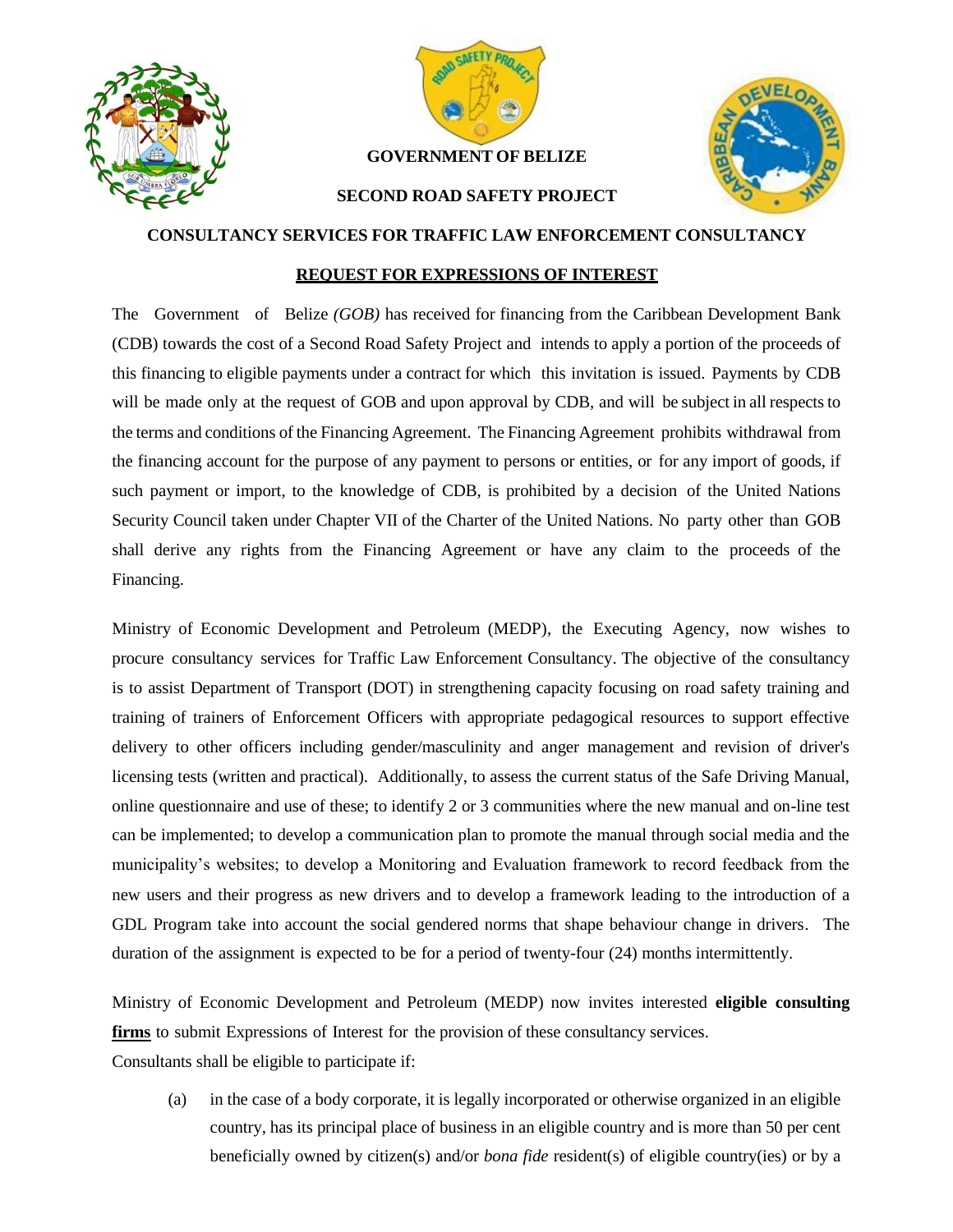body(ies) corporate meeting these requirements;

- (b) in the case of unincorporated firms, the persons are citizens or *bona fide* residents of an eligible country; and
- (c) in all cases, the consultant has no arrangement and undertakes not to make any arrangements, whereby any substantial part of the net profits or other tangible benefits of the contract will accrue or be paid to a person not a citizen or *bona fide* resident of an eligible country.

Eligible countries are member countries of CDB.

The attention of interested Consultants is drawn to paragraph 1.9 of CDB's Guidelines for the Selection and Engagement of Consultants (2011), setting forth CDB's policy on conflict of interest.

In the assessment of submissions, consideration will be given to technical competence, qualifications and experience, local and regional experience on similar assignments, financial capability and existing commitments. All information must be submitted in English. Further information may be obtained from the first address below between 0900 and 1600 hours Monday to Friday.

Three hard copies of the Expressions of Interest must be received at the first address below no later than 1400 hours on Tuesday, March 10, 2020 and an electronic copy must be sent simultaneously to CDB at the second address below. The sealed envelope containing each submission should include the name and address of the applicant and shall be clearly marked **"Expression of Interest – Consultancy Services for Traffic Law Enforcement Consultancy"**

Following the assessment of submissions, a short-list of not less than three and not more than six applicants will be provided with full terms of reference and invited to submit technical and financial proposals to undertake the assignment. GOB reserves the right to accept or reject late applications or to cancel the present invitation partially or in its entirety. It will not be bound to assign any reason for not short-listing any applicant and will not defray any costs incurred by any applicant in the preparation and submission of Expressions of Interest.

- 1. Chief Executive Officer 2. Procurement Ministry of Economic Development and Petroleum **(Economic Development)** Caribbean Development Bank P. O. Box 42 P.O. Box 408 Mountain View Blvd, Ground Floor, Unit Three Wildey, St. Michael William Tam Building Barbados, W. I. BB11000 Belmopan Fax: 246 426 7269 BELIZE, C.A. Tel: 246 431 1600 Tel: +501-822-3517/2526/2527 Emails: [yvonne.hyde@med.gov.bz](mailto:ceo@med.gov.bz) email: [procurement@caribank.org](file:///E:/Second%20Road%20Safety%20Project/RSP%202%202019/CDB/SPNs/procurement@caribank.org) cc.: [procurementofficer.rsp@med.gov.bz](mailto:procurementofficer.rsp@med.gov.bz)
	-